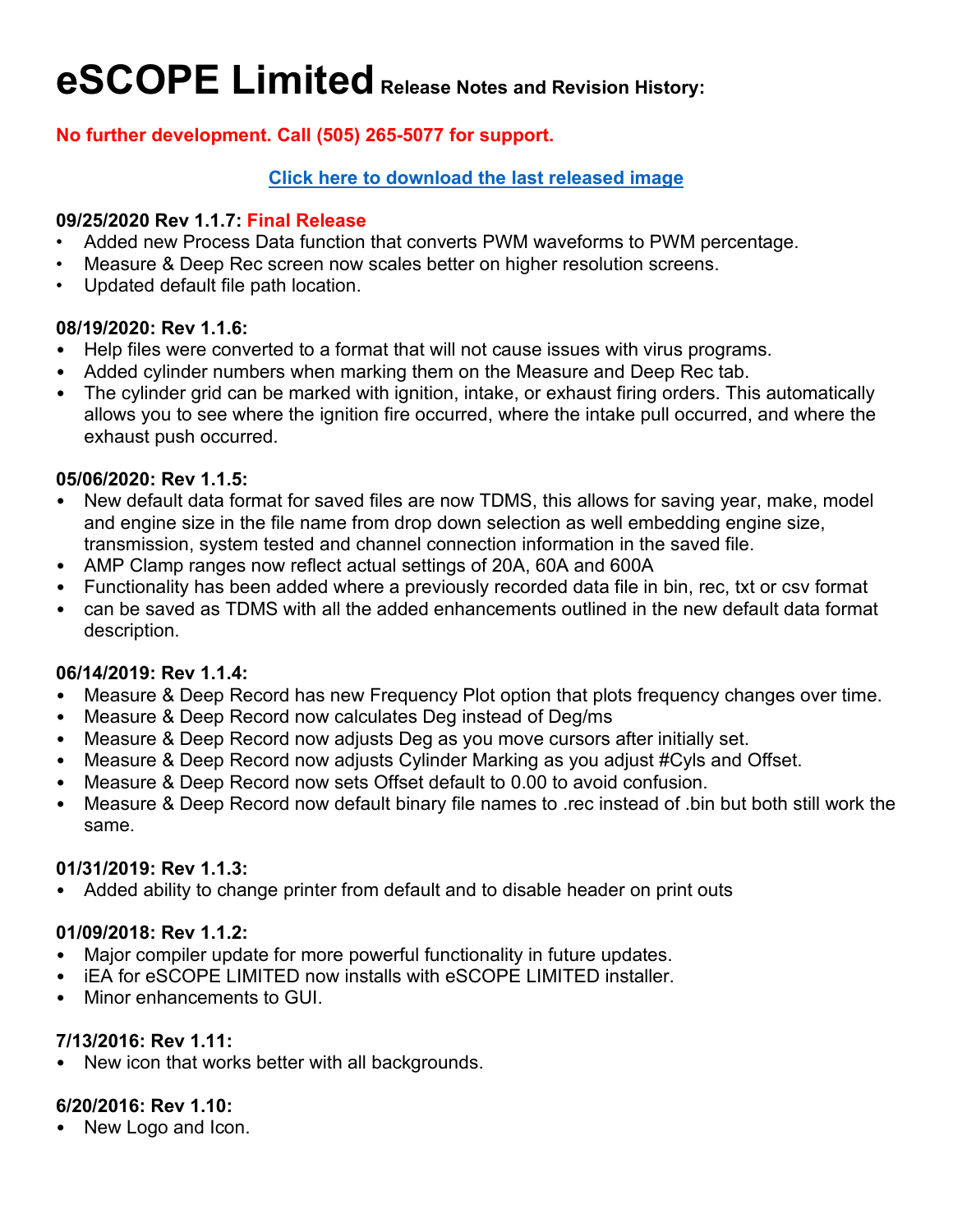- Added AirTemperatureSensor.exe, CoolantTempSensor.exe, and CoolantTempSwitch.exe videos.
- Fixed several printing issues when printing with grey backgrounds for less ink consumption.

## **7/21/2014: Rev 1.09:**

- Setup for 1280x728 screen size default (wide screens). Do not install this update if your screen resolution is less than 1280x728.
- Added WrafSensor6Wire.exe & VaneAirFlowSensor.exe training videos.
- Added file loaded file name to be displayed on front panel text.
- Added new H20 pressure scaling for 25" H20 Rev2.

## **2/03/2012: Rev 1.08:**

- Added scaling options for new Rev2 versions of Vacuum and 300 PSI pressure sensors.
- Replaced old Cam/Crank sensor waveform library with a new bigger and better library of waveforms. The new library has been extended with more cam shaft & crank shaft correlations. Many of these patterns have #1 injector & #1 ignition coil waveforms as well.

## **3/24/2011: Rev 1.07:**

- Added capability to Zero each channel independently (used when working with pressure transducers and
- ECOP)
- Added ability to auto adjust window size when increasing for larger screens.
- Added option to print with grey background on graphs to save ink.
- Made scope buffer size a variable that can be adjusted on the File/Preferences pop-up.
- Added ECOP to Range options with the ability to customize the voltage to kV multiplier for ECOP channels.
- On Tools Menu, if no other tools are found it will say "No Other Tools Installed" instead of saying nothing.
- Changed the installation directory from c:\Program Files to c:\Automotive Test Solutions to keep all ATS programs, settings, and data files in one location that Windows will not prevent access to.

# **7/7/2010: Rev 1.06:**

- Added Preferences link that is accessed from File menu. Initial preferences now allow switching between Show Time for one Entire Sweep (Default) or Show Time per Division (10 Divisions per Sweep) options for how time is displayed.
- Fixed bug that caused startup error in version 1.05 on some EScope Limited's.

# **12/22/2009: Rev 1.05:**

- Optimized to work better with Windows 7.
- Added "Size to 1024x574 (Netbooks)" option.
- Allow user to close wind• Added process data routine that allows adding offsets to data.
- Setup Max Sampling Rate to auto find at startup (48k, 46k, .. 40k are options).
- Increased Buffer Size.
- Added Mark Data (Page Up) button to Deep Record
- Changed colors of "Mark Cam Shaft" and "Mark Cylinders" to faint yellow and faint green.

# **9/23/2007: Rev 1.04:**

- Added smoothing routine to Measure & Deep Rec.
- Adding offset to Mark Cylinders for pressure transducer measurements.
- Modified Deep record save to warn if file saving to already exists.